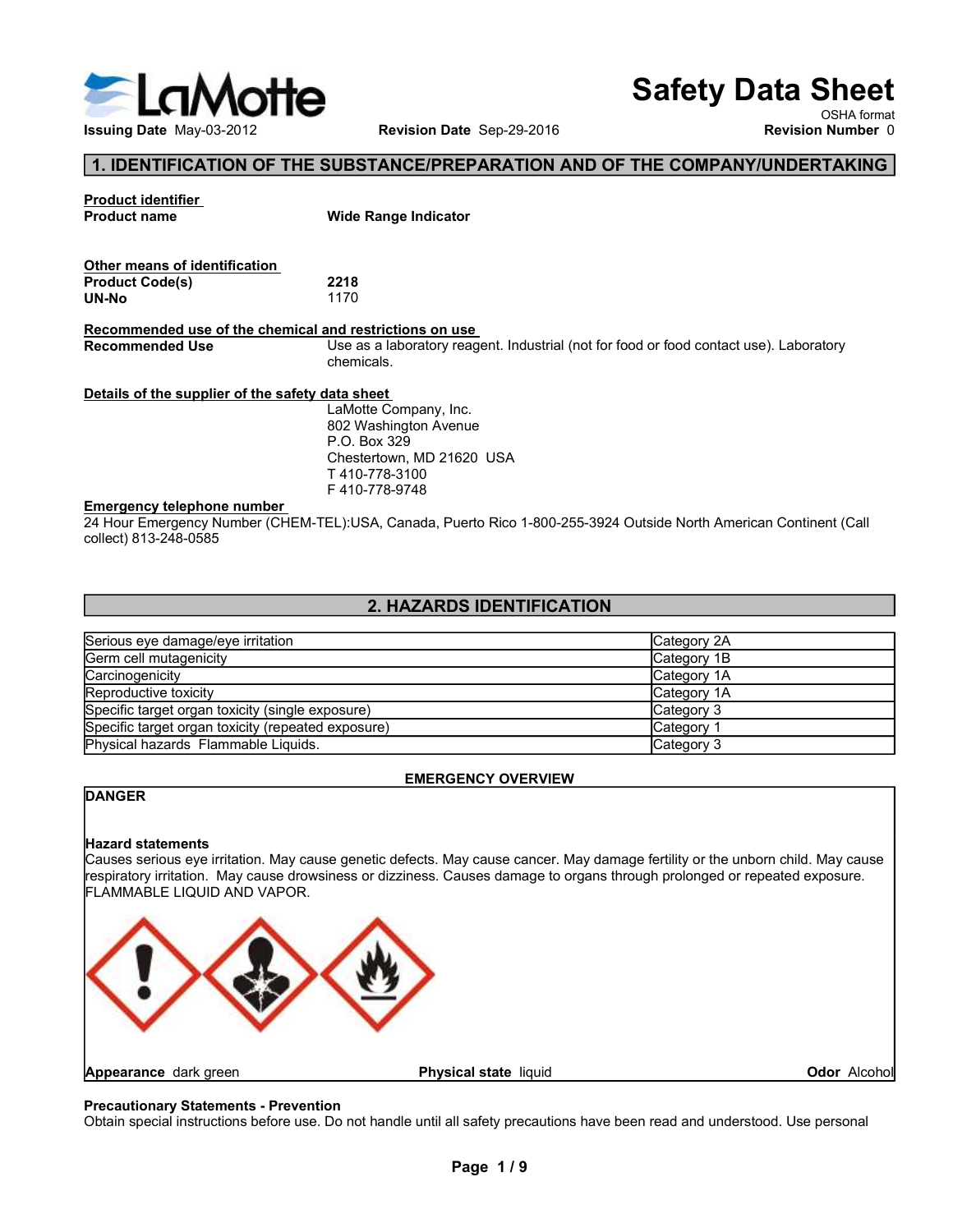2218 - Wide Range Indicator May-03-2012<br>
May-03-2012<br>
Protective equipment as required. Wash face, hands and any exposed skin thoroughly after handling. Wear eye/face protection. Do<br>
May-03-2012<br>
May-03-2012<br>
May-03-2012<br> **Protective equipment as required. Wash face, hands and any exposed skin thoroughly after handling. Wear eye/face protection. Do not breathe dust/fume/gas/mist/vapors/spray. Do not eat, drink or smoke when using this produ notice**<br>**notice dust/fume/gas/mist/vapors/spray. Do not eat, drink or smoke when using this product. Use only outdoors or in a<br>mot breathe dust/fume/gas/mist/vapors/spray. Do not eat, drink or smoke when using this produc 2218 - Wide Range Indicator**<br> **Example 18 May-03-2012**<br>
Protective equipment as required. Wash face, hands and any exposed skin thoroughly after handl<br>
not breathe dust/fume/gas/mist/vapors/spray. Do not eat, drink or smo **IF IN EYES:** Rinse cautiously with water for several minutes. Remove contact lenses, if present and easy to do. Continue rinsing. If a mether dustrium equinously with water for several minutes. Remove contact lenses, if p **Example 12218 - Wide Range Indicator**<br>
May-03-2012<br>
Frotective equipment as required. Wash face, hands and any exposed skin thoroughly after handling. Wear eye/face<br>
not breathe dust/fume/gas/mist/vapors/spray. Do not eat **ISSUING Date**<br>
ISSUING Date<br>
May-03-2012<br>
Interactive equipment as required. Wash face, hands and any exposed skin thoroughly after handling. Wear eye/face protection. Do<br>
not breathe dust/furne/gas/mist/vapors/spray. Do **ISSUING PROPERTY AIR CONDUCT CONDUCT AIR CONDUCTS CONDUCTS CONDUCTS CONDUCTS CONDUCTS CONDUCTS CONDUCTS CONDUCTS CONDUCTS CONDUCTS CONDUCTS (FOR PROPERTY CONDUCTS AIR AND WELLY AND A POSSESS THE THINGLET CONDUCTS ARE RESP ISSuing Date**<br>
May-03-2012<br> **ISSUING PROFICE:** Mass and any exposed skin thoroughly after handling. Wear eye/face protection. Do<br>
Into the tastifume (gas/mist/vapors/spray. Do not eat, drink or smoke when using this produ Store locked up. Store in a well-ventilated place. Keep container tightly closed.<br>
Sep-29-2016<br>
Sep-29-2016<br>
Sep-29-2016<br>
Not breathed ustrume(gas/mist/vapors/spray. Do not eat, drink or smoke when using this product. Use **Example Indicator Figure 12218 - Wide Range Indicator** May-03-2012<br>
May-03-2012<br>
Disposed:<br>
Dispose of contents, disposed was a approximately approximately were an approximately were allowed to a<br>
Dispose the distribution

# Storage

# Other Hazards

# 3. COMPOSITION/INFORMATION ON INGREDIENTS\*

| well-ventilated area.                                              | not breathe dust/fume/gas/mist/vapors/spray. Do not eat, drink or smoke when using this product. Use only outdoors or in a                                                                                                                                                               |                                                                                                 | protective equipment as required. Wash face, hands and any exposed skin thoroughly after handling. Wear eye/face protection. Do     |  |  |  |  |
|--------------------------------------------------------------------|------------------------------------------------------------------------------------------------------------------------------------------------------------------------------------------------------------------------------------------------------------------------------------------|-------------------------------------------------------------------------------------------------|-------------------------------------------------------------------------------------------------------------------------------------|--|--|--|--|
| Response<br>eye irritation persists: Get medical advice/attention. | IF ON SKIN: Wash with plenty of soap and water. Take off contaminated clothing and wash before reuse.<br>IF INHALED: Remove victim to fresh air and keep at rest in a position comfortable for breathing.<br>IF SWALLOWED:. Drink 1 or 2 glasses of water. Call a physician immediately. |                                                                                                 | IF IN EYES: Rinse cautiously with water for several minutes. Remove contact lenses, if present and easy to do. Continue rinsing. If |  |  |  |  |
| <b>Storage</b>                                                     | Store locked up. Store in a well-ventilated place. Keep container tightly closed.                                                                                                                                                                                                        |                                                                                                 |                                                                                                                                     |  |  |  |  |
| <b>Disposal</b>                                                    | Dispose of contents/container to an approved waste disposal plant.                                                                                                                                                                                                                       |                                                                                                 |                                                                                                                                     |  |  |  |  |
| <b>Other Hazards</b>                                               | May be harmful if swallowed. Toxic to aquatic life with long lasting effects.                                                                                                                                                                                                            |                                                                                                 |                                                                                                                                     |  |  |  |  |
|                                                                    | 3. COMPOSITION/INFORMATION ON INGREDIENTS*                                                                                                                                                                                                                                               |                                                                                                 |                                                                                                                                     |  |  |  |  |
| <b>Chemical name</b>                                               |                                                                                                                                                                                                                                                                                          | <b>CAS No</b>                                                                                   | Weight-%                                                                                                                            |  |  |  |  |
| Phenolphthalein                                                    |                                                                                                                                                                                                                                                                                          | 77-09-8                                                                                         | < 0.05                                                                                                                              |  |  |  |  |
| Potassium hydroxide                                                |                                                                                                                                                                                                                                                                                          | 1310-58-3                                                                                       | < 0.1                                                                                                                               |  |  |  |  |
| 2,4-Dinitrophenol                                                  |                                                                                                                                                                                                                                                                                          | $51 - 28 - 5$                                                                                   | 0.05                                                                                                                                |  |  |  |  |
| Methyl alcohol                                                     |                                                                                                                                                                                                                                                                                          | $67 - 56 - 1$                                                                                   | $\overline{2}$                                                                                                                      |  |  |  |  |
| Ethyl alcohol                                                      |                                                                                                                                                                                                                                                                                          | 64-17-5                                                                                         | 52                                                                                                                                  |  |  |  |  |
| reproductive harm                                                  | WARNING! This product contains chemcials known to the State of California to cause cancer and birth defects or other                                                                                                                                                                     |                                                                                                 |                                                                                                                                     |  |  |  |  |
|                                                                    | <b>4. FIRST AID MEASURES</b>                                                                                                                                                                                                                                                             |                                                                                                 |                                                                                                                                     |  |  |  |  |
| <b>First Aid Measures</b>                                          |                                                                                                                                                                                                                                                                                          |                                                                                                 |                                                                                                                                     |  |  |  |  |
| <b>General advice</b>                                              |                                                                                                                                                                                                                                                                                          |                                                                                                 | Do not get in eyes, on skin, or on clothing. If symptoms persist, call a physician.                                                 |  |  |  |  |
| Eye contact                                                        | Consult a physician.                                                                                                                                                                                                                                                                     | Rinse thoroughly with plenty of water for at least 15 minutes, lifting lower and upper eyelids. |                                                                                                                                     |  |  |  |  |
|                                                                    |                                                                                                                                                                                                                                                                                          |                                                                                                 |                                                                                                                                     |  |  |  |  |

# 4. FIRST AID MEASURES

| <b>Disposal</b><br>Dispose of contents/container to an approved waste disposal plant.                  |                                                                                                                                                                                                                                                                                                             |                                                                                      |  |  |  |  |
|--------------------------------------------------------------------------------------------------------|-------------------------------------------------------------------------------------------------------------------------------------------------------------------------------------------------------------------------------------------------------------------------------------------------------------|--------------------------------------------------------------------------------------|--|--|--|--|
| <b>Other Hazards</b><br>May be harmful if swallowed. Toxic to aquatic life with long lasting effects.  |                                                                                                                                                                                                                                                                                                             |                                                                                      |  |  |  |  |
|                                                                                                        | 3. COMPOSITION/INFORMATION ON INGREDIENTS*                                                                                                                                                                                                                                                                  |                                                                                      |  |  |  |  |
|                                                                                                        |                                                                                                                                                                                                                                                                                                             |                                                                                      |  |  |  |  |
| <b>Chemical name</b>                                                                                   | <b>CAS No</b>                                                                                                                                                                                                                                                                                               | Weight-%                                                                             |  |  |  |  |
| Phenolphthalein                                                                                        | 77-09-8                                                                                                                                                                                                                                                                                                     | < 0.05                                                                               |  |  |  |  |
| Potassium hydroxide                                                                                    | 1310-58-3                                                                                                                                                                                                                                                                                                   | < 0.1                                                                                |  |  |  |  |
| 2,4-Dinitrophenol                                                                                      | $51 - 28 - 5$<br>67-56-1                                                                                                                                                                                                                                                                                    | 0.05                                                                                 |  |  |  |  |
| Methyl alcohol<br>Ethyl alcohol                                                                        | 64-17-5                                                                                                                                                                                                                                                                                                     | $\overline{2}$<br>52                                                                 |  |  |  |  |
| reproductive harm                                                                                      | WARNING! This product contains chemcials known to the State of California to cause cancer and birth defects or other                                                                                                                                                                                        |                                                                                      |  |  |  |  |
|                                                                                                        | <b>4. FIRST AID MEASURES</b>                                                                                                                                                                                                                                                                                |                                                                                      |  |  |  |  |
| <b>First Aid Measures</b>                                                                              |                                                                                                                                                                                                                                                                                                             |                                                                                      |  |  |  |  |
| <b>General advice</b>                                                                                  | Do not get in eyes, on skin, or on clothing. If symptoms persist, call a physician.                                                                                                                                                                                                                         |                                                                                      |  |  |  |  |
| Eye contact                                                                                            | Rinse thoroughly with plenty of water for at least 15 minutes, lifting lower and upper eyelids.<br>Consult a physician.                                                                                                                                                                                     |                                                                                      |  |  |  |  |
| <b>Skin contact</b>                                                                                    | Wash off immediately with plenty of water for at least 15 minutes. Consult a physician if<br>necessary.                                                                                                                                                                                                     |                                                                                      |  |  |  |  |
| <b>Inhalation</b>                                                                                      | IF INHALED: Remove to fresh air and keep at rest in a position comfortable for breathing.<br>Call a physician immediately.                                                                                                                                                                                  |                                                                                      |  |  |  |  |
| Ingestion                                                                                              | physician immediately.                                                                                                                                                                                                                                                                                      | Drink 1 or 2 glasses of water. Do not induce vomiting without medical advice. Call a |  |  |  |  |
| Self-protection of the first aider                                                                     | Use personal protection recommended in Section 8. Ensure that medical personnel are<br>aware of the material(s) involved, take precautions to protect themselves and prevent<br>spread of contamination. No artificial respiration, mouth-to-mouth or mouth to nose. Use<br>suitable instruments/apparatus. |                                                                                      |  |  |  |  |
|                                                                                                        | <b>5. FIREFIGHTING MEASURES</b>                                                                                                                                                                                                                                                                             |                                                                                      |  |  |  |  |
| Suitable extinguishing media<br>Water spray, dry chemical, carbon dioxide (CO <sub>2</sub> ), or foam. |                                                                                                                                                                                                                                                                                                             |                                                                                      |  |  |  |  |
|                                                                                                        | Page 2/9                                                                                                                                                                                                                                                                                                    |                                                                                      |  |  |  |  |
|                                                                                                        |                                                                                                                                                                                                                                                                                                             |                                                                                      |  |  |  |  |
|                                                                                                        |                                                                                                                                                                                                                                                                                                             |                                                                                      |  |  |  |  |

# 5. FIREFIGHTING MEASURES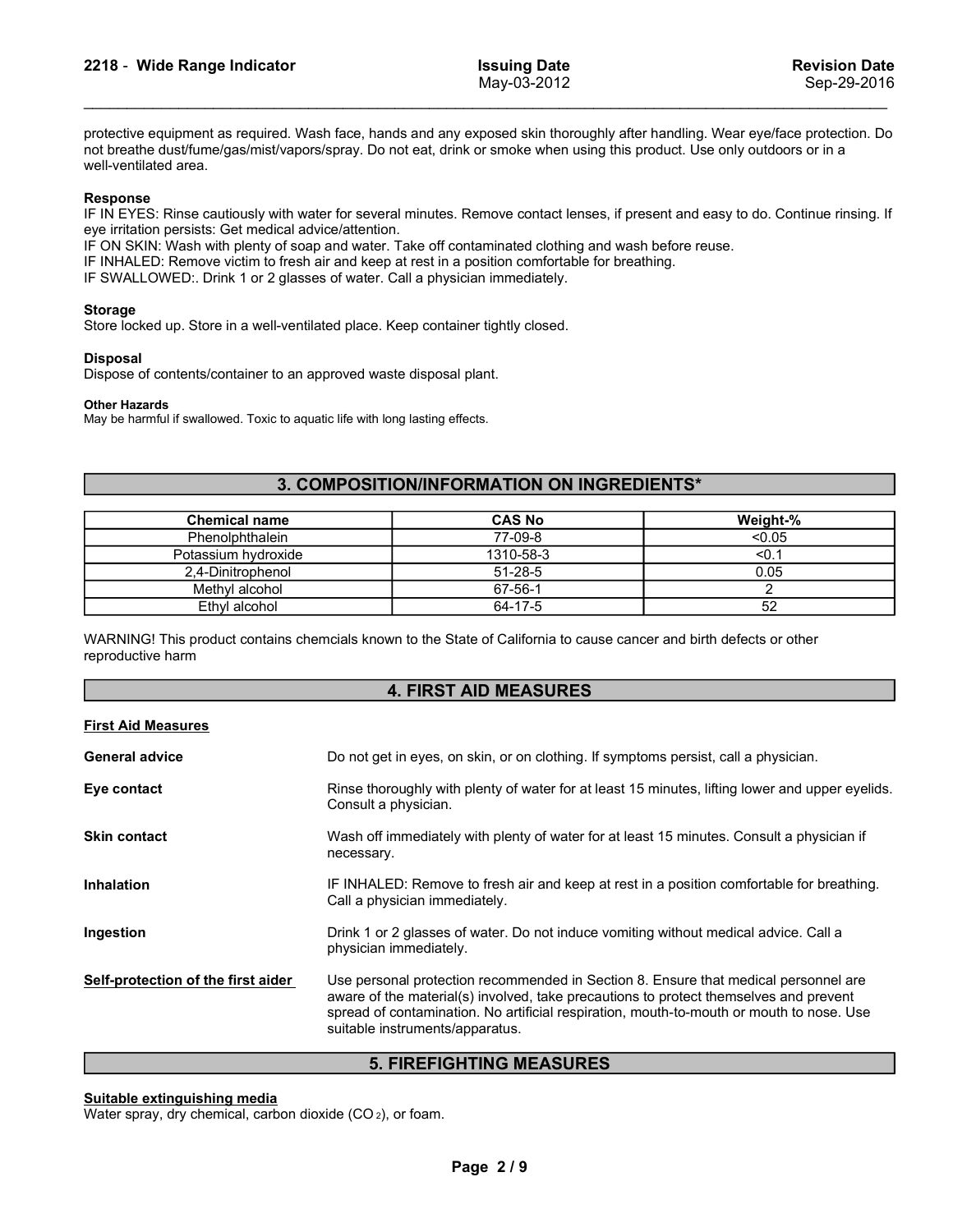2218 - Wide Range Indicator Issuing Date<br>
May-03-2012<br>
Protective equipment and precautions for firefighters<br>
As in any fire wear self-contained breathing apparatus pressure-demand MSHA/NIOSH (approved or equivalent) and f protective gear.

| 2218 - Wide Range Indicator                                                                                                                                                                        |                                                                                                                                                                     | <b>Issuing Date</b><br>May-03-2012                                                                                                                                                         | <b>Revision Date</b><br>Sep-29-2016                                                                          |  |  |  |  |
|----------------------------------------------------------------------------------------------------------------------------------------------------------------------------------------------------|---------------------------------------------------------------------------------------------------------------------------------------------------------------------|--------------------------------------------------------------------------------------------------------------------------------------------------------------------------------------------|--------------------------------------------------------------------------------------------------------------|--|--|--|--|
|                                                                                                                                                                                                    |                                                                                                                                                                     |                                                                                                                                                                                            |                                                                                                              |  |  |  |  |
| Protective equipment and precautions for firefighters<br>As in any fire, wear self-contained breathing apparatus pressure-demand, MSHA/NIOSH (approved or equivalent) and full<br>protective gear. |                                                                                                                                                                     |                                                                                                                                                                                            |                                                                                                              |  |  |  |  |
|                                                                                                                                                                                                    | <b>6. ACCIDENTAL RELEASE MEASURES</b>                                                                                                                               |                                                                                                                                                                                            |                                                                                                              |  |  |  |  |
| Personal precautions, protective equipment and emergency procedures                                                                                                                                |                                                                                                                                                                     |                                                                                                                                                                                            |                                                                                                              |  |  |  |  |
| <b>Personal precautions</b>                                                                                                                                                                        |                                                                                                                                                                     | See section 8. Ensure adequate ventilation. Remove all sources of ignition.                                                                                                                |                                                                                                              |  |  |  |  |
| <b>Environmental precautions</b>                                                                                                                                                                   | See Section 12 for additional Ecological Information.                                                                                                               |                                                                                                                                                                                            |                                                                                                              |  |  |  |  |
| Methods and material for containment and cleaning up                                                                                                                                               |                                                                                                                                                                     |                                                                                                                                                                                            |                                                                                                              |  |  |  |  |
| <b>Methods for containment</b>                                                                                                                                                                     | Absorb spill with inert material (e.g. dry sand or earth), then place in a chemical waste<br>container. Dispose according to federal, state, and local regulations. |                                                                                                                                                                                            |                                                                                                              |  |  |  |  |
| Methods for cleaning up                                                                                                                                                                            | After cleaning, flush away traces with water.                                                                                                                       |                                                                                                                                                                                            |                                                                                                              |  |  |  |  |
|                                                                                                                                                                                                    | 7. HANDLING AND STORAGE                                                                                                                                             |                                                                                                                                                                                            |                                                                                                              |  |  |  |  |
| <b>Precautions for safe handling</b>                                                                                                                                                               |                                                                                                                                                                     |                                                                                                                                                                                            |                                                                                                              |  |  |  |  |
| Handling                                                                                                                                                                                           | this product.                                                                                                                                                       | Handle in accordance with good industrial hygiene and safety practice. Prevent contact with<br>skin, eyes, and clothing. Do not taste or swallow. Do not eat, drink, or smoke when using   |                                                                                                              |  |  |  |  |
| Conditions for safe storage, including any incompatibilities                                                                                                                                       |                                                                                                                                                                     |                                                                                                                                                                                            |                                                                                                              |  |  |  |  |
| <b>Storage</b>                                                                                                                                                                                     | children.                                                                                                                                                           | Keep containers tightly closed in a dry, cool and well-ventilated place. Keep away from heat<br>and sources of ignition. Do not store near combustible materials. Keep out of the reach of |                                                                                                              |  |  |  |  |
| <b>Incompatible Products</b>                                                                                                                                                                       | NITRIC ACID. Strong oxidizing agents.                                                                                                                               |                                                                                                                                                                                            |                                                                                                              |  |  |  |  |
|                                                                                                                                                                                                    |                                                                                                                                                                     | 8. EXPOSURE CONTROLS/PERSONAL PROTECTION                                                                                                                                                   |                                                                                                              |  |  |  |  |
| <b>Control parameters</b>                                                                                                                                                                          |                                                                                                                                                                     |                                                                                                                                                                                            |                                                                                                              |  |  |  |  |
| <b>Chemical name</b>                                                                                                                                                                               | <b>ACGIH TLV</b>                                                                                                                                                    | <b>OSHA PEL</b>                                                                                                                                                                            | <b>NIOSH IDLH</b>                                                                                            |  |  |  |  |
| Phenolphthalein<br>77-09-8                                                                                                                                                                         |                                                                                                                                                                     |                                                                                                                                                                                            | Not Established                                                                                              |  |  |  |  |
| Potassium hydroxide<br>1310-58-3                                                                                                                                                                   | Ceiling: 2 mg/m <sup>3</sup>                                                                                                                                        | (vacated) Ceiling: 2 mg/m <sup>3</sup><br>$\overline{\phantom{a}}$                                                                                                                         | Ceiling: 2 mg/m <sup>3</sup>                                                                                 |  |  |  |  |
| 2,4-Dinitrophenol<br>51-28-5                                                                                                                                                                       |                                                                                                                                                                     |                                                                                                                                                                                            | Not Established                                                                                              |  |  |  |  |
| Methyl alcohol<br>67-56-1                                                                                                                                                                          | STEL: 250 ppm<br>TWA: 200 ppm<br>$S^*$                                                                                                                              | <b>TWA: 200 ppm</b><br>TWA: 260 mg/m <sup>3</sup><br>(vacated) TWA: 200 ppm<br>(vacated) TWA: 260 mg/m <sup>3</sup><br>(vacated) STEL: 250 ppm                                             | IDLH: 6000 ppm<br>TWA: 200 ppm<br>TWA: 260 mg/m <sup>3</sup><br>STEL: 250 ppm<br>STEL: 325 mg/m <sup>3</sup> |  |  |  |  |

# 8. EXPOSURE CONTROLS/PERSONAL PROTECTION

| Conditions for safe storage, including any incompatibilities |                                                                                                                                                                                                         |                                                                                                                                                                                                         |                                                                                                              |  |  |  |  |
|--------------------------------------------------------------|---------------------------------------------------------------------------------------------------------------------------------------------------------------------------------------------------------|---------------------------------------------------------------------------------------------------------------------------------------------------------------------------------------------------------|--------------------------------------------------------------------------------------------------------------|--|--|--|--|
| <b>Storage</b>                                               | Keep containers tightly closed in a dry, cool and well-ventilated place. Keep away from heat<br>and sources of ignition. Do not store near combustible materials. Keep out of the reach of<br>children. |                                                                                                                                                                                                         |                                                                                                              |  |  |  |  |
| <b>Incompatible Products</b>                                 | NITRIC ACID. Strong oxidizing agents.                                                                                                                                                                   |                                                                                                                                                                                                         |                                                                                                              |  |  |  |  |
|                                                              |                                                                                                                                                                                                         | 8. EXPOSURE CONTROLS/PERSONAL PROTECTION                                                                                                                                                                |                                                                                                              |  |  |  |  |
| <b>Control parameters</b>                                    |                                                                                                                                                                                                         |                                                                                                                                                                                                         |                                                                                                              |  |  |  |  |
| <b>Chemical name</b>                                         | <b>ACGIH TLV</b>                                                                                                                                                                                        | <b>OSHA PEL</b>                                                                                                                                                                                         | <b>NIOSH IDLH</b>                                                                                            |  |  |  |  |
| Phenolphthalein<br>77-09-8                                   |                                                                                                                                                                                                         |                                                                                                                                                                                                         | Not Established                                                                                              |  |  |  |  |
| Potassium hydroxide<br>1310-58-3                             | Ceiling: 2 mg/m <sup>3</sup>                                                                                                                                                                            | (vacated) Ceiling: 2 mg/m <sup>3</sup>                                                                                                                                                                  | Ceiling: 2 mg/m <sup>3</sup>                                                                                 |  |  |  |  |
| 2,4-Dinitrophenol<br>$51 - 28 - 5$                           | ÷,                                                                                                                                                                                                      | $\blacksquare$                                                                                                                                                                                          | Not Established                                                                                              |  |  |  |  |
| Methyl alcohol<br>67-56-1                                    | STEL: 250 ppm<br>TWA: 200 ppm<br>$S^*$                                                                                                                                                                  | <b>TWA: 200 ppm</b><br>TWA: 260 mg/m <sup>3</sup><br>(vacated) TWA: 200 ppm<br>(vacated) TWA: 260 mg/m <sup>3</sup><br>(vacated) STEL: 250 ppm<br>(vacated) STEL: 325 mg/m <sup>3</sup><br>(vacated) S* | IDLH: 6000 ppm<br>TWA: 200 ppm<br>TWA: 260 mg/m <sup>3</sup><br>STEL: 250 ppm<br>STEL: 325 mg/m <sup>3</sup> |  |  |  |  |
| Ethyl alcohol<br>64-17-5                                     | STEL: 1000 ppm                                                                                                                                                                                          | TWA: 1000 ppm<br>TWA: 1900 mg/m <sup>3</sup><br>(vacated) TWA: 1000 ppm<br>(vacated) TWA: 1900 mg/m <sup>3</sup>                                                                                        | <b>IDLH: 3300 ppm</b><br>TWA: 1000 ppm<br>TWA: 1900 mg/m <sup>3</sup>                                        |  |  |  |  |
| <b>Appropriate engineering controls</b>                      |                                                                                                                                                                                                         |                                                                                                                                                                                                         |                                                                                                              |  |  |  |  |
| <b>Engineering Measures</b>                                  | Showers<br>Eyewash stations<br>Ventilation systems.                                                                                                                                                     |                                                                                                                                                                                                         |                                                                                                              |  |  |  |  |
|                                                              | Page 3/9                                                                                                                                                                                                |                                                                                                                                                                                                         |                                                                                                              |  |  |  |  |
|                                                              |                                                                                                                                                                                                         |                                                                                                                                                                                                         |                                                                                                              |  |  |  |  |
|                                                              |                                                                                                                                                                                                         |                                                                                                                                                                                                         |                                                                                                              |  |  |  |  |
|                                                              |                                                                                                                                                                                                         |                                                                                                                                                                                                         |                                                                                                              |  |  |  |  |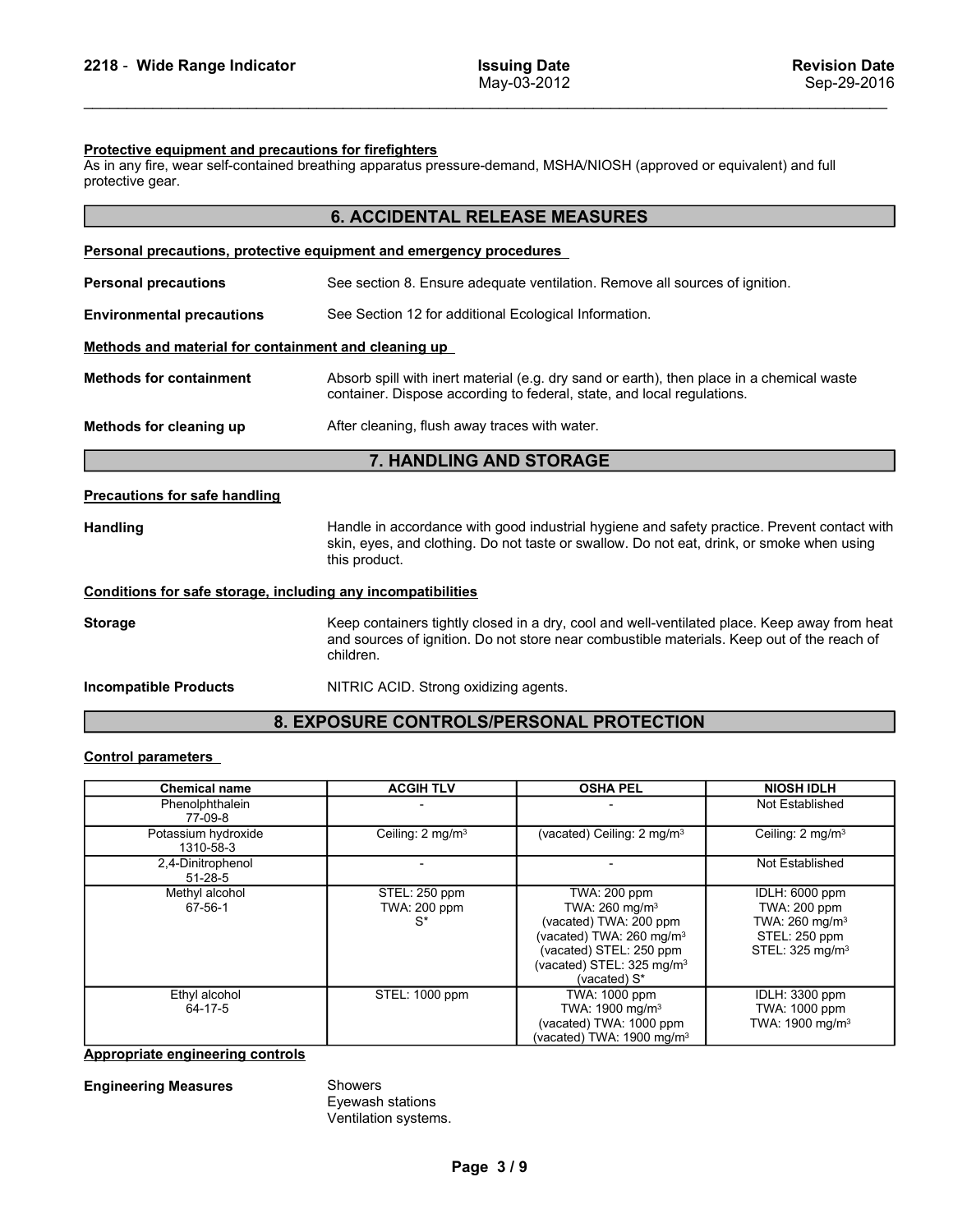| 2218 - Wide Range Indicator                                           | <b>Issuing Date</b><br>May-03-2012                                  |                                     |         | <b>Revision Date</b><br>Sep-29-2016 |  |
|-----------------------------------------------------------------------|---------------------------------------------------------------------|-------------------------------------|---------|-------------------------------------|--|
| Individual protection measures, such as personal protective equipment |                                                                     |                                     |         |                                     |  |
| <b>Eye/Face Protection</b>                                            | Wear safety glasses with side shields (or goggles).                 |                                     |         |                                     |  |
| Skin and body protection                                              | Wear protective gloves/clothing. Nitrile rubber. Gloves & Lab Coat. |                                     |         |                                     |  |
| <b>Respiratory protection</b>                                         |                                                                     | Use only with adequate ventilation. |         |                                     |  |
| <b>Hygiene Measures</b>                                               | Do not eat, drink or smoke when using this product.                 |                                     |         |                                     |  |
|                                                                       | 9. PHYSICAL AND CHEMICAL PROPERTIES                                 |                                     |         |                                     |  |
| Information on basic physical and chemical properties                 |                                                                     |                                     |         |                                     |  |
| <b>Physical state</b>                                                 | liquid                                                              | Odor                                | Alcohol |                                     |  |
| <b>Appearance</b>                                                     | dark green                                                          |                                     |         |                                     |  |
| <b>Property</b>                                                       | Values                                                              | Remarks • Method                    |         |                                     |  |

# 9. PHYSICAL AND CHEMICAL PROPERTIES

| Individual protection measures, such as personal protective equipment<br><b>Eye/Face Protection</b><br>Wear safety glasses with side shields (or goggles).<br>Wear protective gloves/clothing. Nitrile rubber. Gloves & Lab Coat.<br>Skin and body protection<br>Use only with adequate ventilation.<br><b>Respiratory protection</b>                                                                                                                                                                                                                                                                                                                                                                                                                                                                                                                                                       |
|---------------------------------------------------------------------------------------------------------------------------------------------------------------------------------------------------------------------------------------------------------------------------------------------------------------------------------------------------------------------------------------------------------------------------------------------------------------------------------------------------------------------------------------------------------------------------------------------------------------------------------------------------------------------------------------------------------------------------------------------------------------------------------------------------------------------------------------------------------------------------------------------|
|                                                                                                                                                                                                                                                                                                                                                                                                                                                                                                                                                                                                                                                                                                                                                                                                                                                                                             |
|                                                                                                                                                                                                                                                                                                                                                                                                                                                                                                                                                                                                                                                                                                                                                                                                                                                                                             |
|                                                                                                                                                                                                                                                                                                                                                                                                                                                                                                                                                                                                                                                                                                                                                                                                                                                                                             |
|                                                                                                                                                                                                                                                                                                                                                                                                                                                                                                                                                                                                                                                                                                                                                                                                                                                                                             |
| Do not eat, drink or smoke when using this product.<br><b>Hygiene Measures</b>                                                                                                                                                                                                                                                                                                                                                                                                                                                                                                                                                                                                                                                                                                                                                                                                              |
| 9. PHYSICAL AND CHEMICAL PROPERTIES                                                                                                                                                                                                                                                                                                                                                                                                                                                                                                                                                                                                                                                                                                                                                                                                                                                         |
| Information on basic physical and chemical properties                                                                                                                                                                                                                                                                                                                                                                                                                                                                                                                                                                                                                                                                                                                                                                                                                                       |
| liquid<br><b>Physical state</b><br>Alcohol<br>dark green<br>Odor<br>Appearance                                                                                                                                                                                                                                                                                                                                                                                                                                                                                                                                                                                                                                                                                                                                                                                                              |
| Remarks • Method<br><b>Property</b><br><u>Values</u>                                                                                                                                                                                                                                                                                                                                                                                                                                                                                                                                                                                                                                                                                                                                                                                                                                        |
| Not Applicable<br>рH                                                                                                                                                                                                                                                                                                                                                                                                                                                                                                                                                                                                                                                                                                                                                                                                                                                                        |
| No information available<br>Melting point / freezing point<br>ca 78.5 °C / 173.3 °F<br>(Calculated based on percent denatured alcohol)<br>Boiling point / boiling range<br>ca 23 °C / 70 °F<br>(Calculated based on percent denatured alcohol)<br><b>Flash point</b><br><b>Evaporation rate</b><br>No information available<br>Flammability (solid, gas)                                                                                                                                                                                                                                                                                                                                                                                                                                                                                                                                    |
| <b>Flammability Limit in Air</b><br>19% Ethanol<br><b>Upper flammability limit:</b><br>3.3% Ethanol<br>Lower flammability limit:<br>mmHg @ 20°C for SDA (3A) Ethyl Alcohol<br>48<br>Vapor pressure<br>1.6<br>@ 20°C (Air=1) for SDA (3A) Ethyl Alcohol<br><b>Vapor density</b><br>No information available<br><b>Specific gravity</b><br>No information available<br><b>Water solubility</b><br>No information available<br>Solubility in other solvents<br><b>Partition coefficient</b><br>No information available<br>No information available<br><b>Autoignition temperature</b><br>No information available<br><b>Decomposition temperature</b><br>No information available<br><b>Kinematic viscosity</b><br>No information available<br><b>Dynamic viscosity</b><br><b>Explosive properties</b><br>No information available<br>No information available<br><b>Oxidizing properties</b> |
| <b>Other Information</b>                                                                                                                                                                                                                                                                                                                                                                                                                                                                                                                                                                                                                                                                                                                                                                                                                                                                    |
| No information available<br><b>Softening point</b><br>No information available<br>Molecular weight<br>VOC Content (%)<br>No information available<br>No information available<br><b>Density</b><br>No information available<br><b>Bulk density</b>                                                                                                                                                                                                                                                                                                                                                                                                                                                                                                                                                                                                                                          |
| <b>10. STABILITY AND REACTIVITY</b>                                                                                                                                                                                                                                                                                                                                                                                                                                                                                                                                                                                                                                                                                                                                                                                                                                                         |
| <b>Stability</b><br>Stable under normal conditions of use and storage.<br>Hazardous polymerization does not occur.<br>Hazardous polymerization                                                                                                                                                                                                                                                                                                                                                                                                                                                                                                                                                                                                                                                                                                                                              |
| <b>Conditions to avoid</b><br>Heat, flames and sparks.                                                                                                                                                                                                                                                                                                                                                                                                                                                                                                                                                                                                                                                                                                                                                                                                                                      |
| NITRIC ACID. Strong oxidizing agents.<br>Incompatible materials                                                                                                                                                                                                                                                                                                                                                                                                                                                                                                                                                                                                                                                                                                                                                                                                                             |
| Hazardous decomposition products Carbon oxides (COx).                                                                                                                                                                                                                                                                                                                                                                                                                                                                                                                                                                                                                                                                                                                                                                                                                                       |
| <b>11. TOXICOLOGICAL INFORMATION</b>                                                                                                                                                                                                                                                                                                                                                                                                                                                                                                                                                                                                                                                                                                                                                                                                                                                        |
|                                                                                                                                                                                                                                                                                                                                                                                                                                                                                                                                                                                                                                                                                                                                                                                                                                                                                             |
| Page 4/9                                                                                                                                                                                                                                                                                                                                                                                                                                                                                                                                                                                                                                                                                                                                                                                                                                                                                    |
|                                                                                                                                                                                                                                                                                                                                                                                                                                                                                                                                                                                                                                                                                                                                                                                                                                                                                             |

| <b>Stability</b><br><b>Hazardous polymerization</b> | Stable under normal conditions of use and storage.<br>Hazardous polymerization does not occur. |
|-----------------------------------------------------|------------------------------------------------------------------------------------------------|
| <b>Conditions to avoid</b>                          | Heat, flames and sparks.                                                                       |
| Incompatible materials                              | NITRIC ACID. Strong oxidizing agents.                                                          |
|                                                     |                                                                                                |

# 11. TOXICOLOGICAL INFORMATION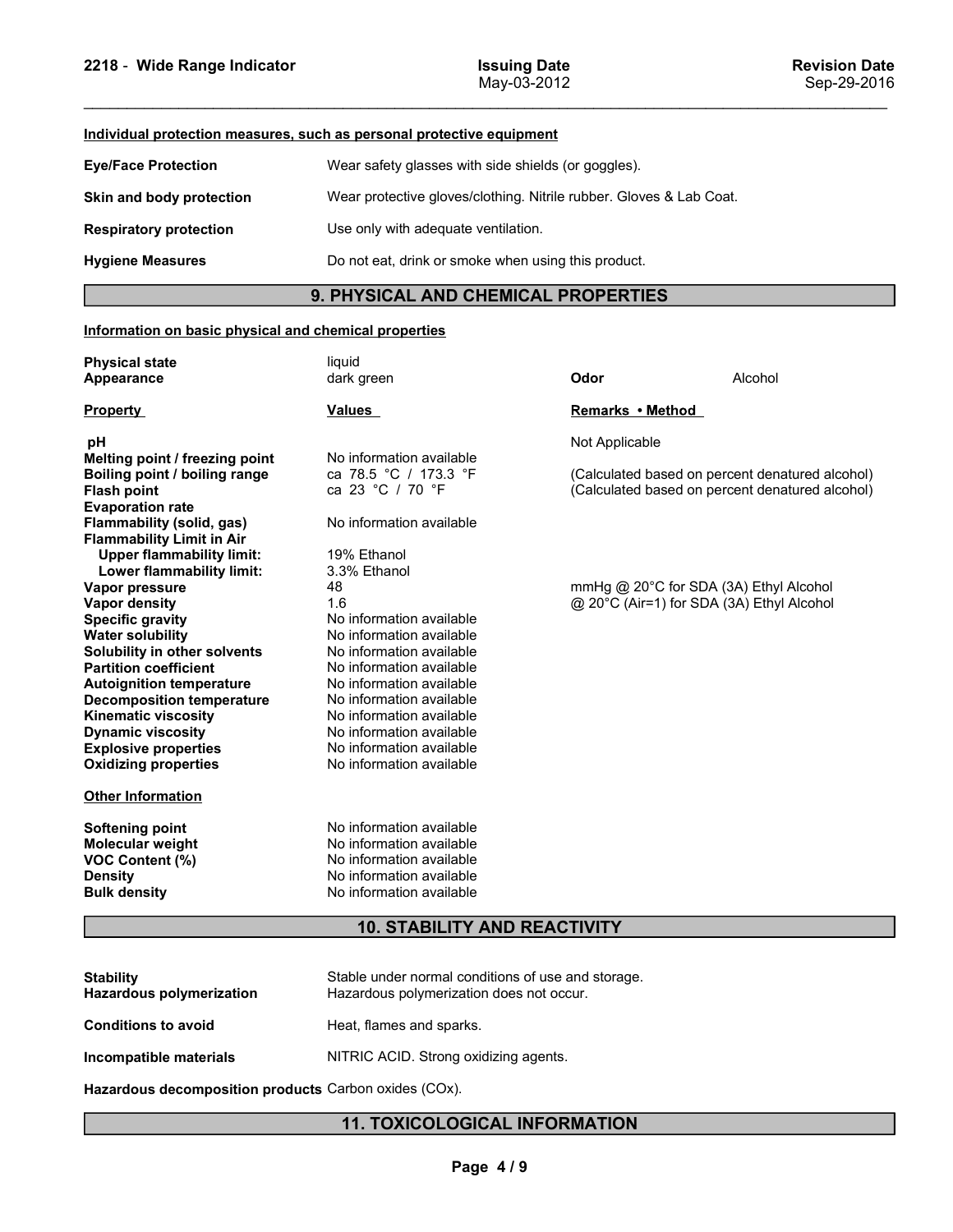# 2218 - Wide Range Indicator Issuing Date<br>May-03-2012 Revision Date<br>Information on likely routes of exposure

| 2218 - Wide Range Indicator                                                                         |                                 |                         | <b>Issuing Date</b><br>May-03-2012 |                                      | <b>Revision Date</b><br>Sep-29-2016                                                      |
|-----------------------------------------------------------------------------------------------------|---------------------------------|-------------------------|------------------------------------|--------------------------------------|------------------------------------------------------------------------------------------|
| Information on likely routes of exposure<br><b>Component identification</b><br><b>Chemical name</b> | <b>ATEmix (oral)</b>            |                         |                                    | <b>ATEmix (dermal)</b>               | <b>Inhalation LC50</b>                                                                   |
| Phenolphthalein                                                                                     | Not Established                 |                         |                                    | Not Established                      | Not Established                                                                          |
| 77-09-8<br>Potassium hydroxide                                                                      | $= 284$ mg/kg (Rat)             |                         |                                    | Not Established                      | Not Established                                                                          |
| 1310-58-3<br>2,4-Dinitrophenol<br>$\frac{51-28-5}{\text{Methyl alcohol}}$                           | $=$ 30 mg/kg (Rat)              |                         |                                    | $= 25$ mg/kg (Rat)                   | Not Established                                                                          |
|                                                                                                     | $= 6200$ mg/kg (Rat)            |                         |                                    | $= 15800$ mg/kg (Rabbit)             | $= 64000$ ppm (Rat) 4 h = 22500<br>ppm (Rat) 8 h                                         |
| 67-56-1                                                                                             |                                 | $= 7060$ mg/kg (Rat)    |                                    | Not Established                      | $= 124.7$ mg/L (Rat) 4 h                                                                 |
| Ethyl alcohol<br>64-17-5                                                                            |                                 |                         |                                    |                                      |                                                                                          |
| Information on toxicological effects                                                                |                                 |                         |                                    |                                      |                                                                                          |
| Carcinogenicity                                                                                     |                                 |                         |                                    |                                      | The table below indicates whether each agency has listed any ingredient as a carcinogen. |
| Chemical name<br>Phenolphthalein                                                                    | <b>ACGIH</b><br>Not Established | <b>IARC</b><br>Group 2B |                                    | <b>NTP</b><br>Reasonably Anticipated | <b>OSHA</b><br>X                                                                         |
| 77-09-8<br>Potassium hydroxide<br>1310-58-3                                                         | Not Established                 | Not Established         |                                    | Not Established                      | Not Established                                                                          |
| 2,4-Dinitrophenol                                                                                   | Not Established                 | Not Established         |                                    | Not Established                      | Not Established                                                                          |
| 51-28-5<br>Methyl alcohol<br>67-56-1<br>Ethyl alcohol<br>64-17-5                                    | Not Established<br>A3           | Not Established         |                                    | Not Established                      | Not Established                                                                          |

| 2,4-Dinitrophenol<br>51-28-5                                                                                                                                                                                                                                                                         | $=$ 30 mg/kg (Rat)                              |                          | $= 25$ mg/kg (Rat)                                                            | Not Established                                                                                                                 |
|------------------------------------------------------------------------------------------------------------------------------------------------------------------------------------------------------------------------------------------------------------------------------------------------------|-------------------------------------------------|--------------------------|-------------------------------------------------------------------------------|---------------------------------------------------------------------------------------------------------------------------------|
| Methyl alcohol<br>67-56-1                                                                                                                                                                                                                                                                            | $= 6200$ mg/kg (Rat)                            |                          | $= 15800$ mg/kg (Rabbit)                                                      | $= 64000$ ppm (Rat) 4 h = 22500<br>ppm (Rat) 8 h                                                                                |
| Ethyl alcohol<br>64-17-5                                                                                                                                                                                                                                                                             | $= 7060$ mg/kg (Rat)                            |                          | Not Established                                                               | $= 124.7$ mg/L (Rat) 4 h                                                                                                        |
| Information on toxicological effects                                                                                                                                                                                                                                                                 |                                                 |                          |                                                                               |                                                                                                                                 |
| Carcinogenicity                                                                                                                                                                                                                                                                                      |                                                 |                          |                                                                               | The table below indicates whether each agency has listed any ingredient as a carcinogen.                                        |
| Chemical name                                                                                                                                                                                                                                                                                        | <b>ACGIH</b>                                    | <b>IARC</b>              | NTP                                                                           | <b>OSHA</b>                                                                                                                     |
| Phenolphthalein<br>77-09-8                                                                                                                                                                                                                                                                           | Not Established                                 | Group 2B                 | Reasonably Anticipated                                                        | $\times$                                                                                                                        |
| Potassium hydroxide<br>1310-58-3                                                                                                                                                                                                                                                                     | Not Established                                 | Not Established          | Not Established                                                               | <b>Not Established</b>                                                                                                          |
| 2,4-Dinitrophenol<br>51-28-5                                                                                                                                                                                                                                                                         | Not Established                                 | Not Established          | Not Established                                                               | Not Established                                                                                                                 |
| Methyl alcohol<br>67-56-1                                                                                                                                                                                                                                                                            | Not Established                                 | Not Established          | Not Established                                                               | Not Established                                                                                                                 |
| Ethyl alcohol<br>64-17-5                                                                                                                                                                                                                                                                             | A <sub>3</sub>                                  | Group 1                  | Known                                                                         | X                                                                                                                               |
| Reasonably Anticipated - Reasonably Anticipated to be a Human Carcinogen<br>OSHA (Occupational Safety and Health Administration of the US Department of Labor)<br>$X$ - Present<br><b>Chronic toxicity</b><br><b>ATEmix (oral)</b><br><b>ATEmix (dermal)</b><br><b>ATEmix (inhalation-dust/mist)</b> | 5,000.00 mg/kg<br>15,000.00 mg/kg<br>25.05 mg/l |                          | beverage. Prolonged skin contact may cause skin irritation and/or dermatitis. | Ethanol has been shown to be a reproductive toxin only when consumed as an alcoholic                                            |
|                                                                                                                                                                                                                                                                                                      |                                                 |                          | <b>12. ECOLOGICAL INFORMATION</b>                                             |                                                                                                                                 |
| <b>Ecotoxicity</b>                                                                                                                                                                                                                                                                                   |                                                 |                          |                                                                               |                                                                                                                                 |
|                                                                                                                                                                                                                                                                                                      |                                                 |                          |                                                                               | <b>Unknown Aquatic Toxicity</b> 0.0683 % of the mixture consists of components(s) of unknown hazards to the aquatic environment |
| <b>Chemical name</b>                                                                                                                                                                                                                                                                                 |                                                 | <b>Toxicity to Algae</b> | <b>Toxicity to Fish</b>                                                       | Daphnia Magna (Water Flea)                                                                                                      |
| Phenolphthalein<br>77-09-8                                                                                                                                                                                                                                                                           |                                                 | Not Established          | Not Established                                                               | Not Established                                                                                                                 |
| Potassium hydroxide<br>1310-58-3                                                                                                                                                                                                                                                                     |                                                 | Not Established          | 80: 96 h Gambusia affinis mg/L<br>LC50 static                                 | Not Established                                                                                                                 |
| 2,4-Dinitrophenol                                                                                                                                                                                                                                                                                    |                                                 | Not Established          | 13590 - 17460: 96 h Lepomis                                                   | Not Established                                                                                                                 |

| ATEmix (oral)                 | 5,000.00 mg/kg  |
|-------------------------------|-----------------|
| ATEmix (dermal)               | 15,000.00 mg/kg |
| ATEmix (inhalation-dust/mist) | $25.05$ mg/     |

# 12. ECOLOGICAL INFORMATION

| Potassium hydroxide<br>1310-58-3                                                                                                                               | Not Established                                                                                                                                                                                                      | Not Established                   | Not Established                                                                                                                                                                                                                                                                                       | Not Established            |
|----------------------------------------------------------------------------------------------------------------------------------------------------------------|----------------------------------------------------------------------------------------------------------------------------------------------------------------------------------------------------------------------|-----------------------------------|-------------------------------------------------------------------------------------------------------------------------------------------------------------------------------------------------------------------------------------------------------------------------------------------------------|----------------------------|
| 2,4-Dinitrophenol<br>51-28-5                                                                                                                                   | Not Established                                                                                                                                                                                                      | Not Established                   | Not Established                                                                                                                                                                                                                                                                                       | Not Established            |
| Methyl alcohol<br>67-56-1                                                                                                                                      | Not Established                                                                                                                                                                                                      | Not Established                   | Not Established                                                                                                                                                                                                                                                                                       | Not Established            |
| Ethyl alcohol<br>64-17-5                                                                                                                                       | A <sub>3</sub>                                                                                                                                                                                                       | Group 1                           | Known                                                                                                                                                                                                                                                                                                 | X                          |
| Group 2B - Possibly Carcinogenic to Humans<br><b>NTP (National Toxicology Program)</b><br>Known - Known Carcinogen<br>$X$ - Present<br><b>Chronic toxicity</b> | IARC (International Agency for Research on Cancer)<br>Reasonably Anticipated - Reasonably Anticipated to be a Human Carcinogen<br>OSHA (Occupational Safety and Health Administration of the US Department of Labor) |                                   | Ethanol has been shown to be a reproductive toxin only when consumed as an alcoholic<br>beverage. Prolonged skin contact may cause skin irritation and/or dermatitis.                                                                                                                                 |                            |
| <b>ATEmix (oral)</b><br><b>ATEmix (dermal)</b><br><b>ATEmix (inhalation-dust/mist)</b>                                                                         | 5,000.00 mg/kg<br>15,000.00 mg/kg<br>25.05 mg/l                                                                                                                                                                      |                                   |                                                                                                                                                                                                                                                                                                       |                            |
|                                                                                                                                                                |                                                                                                                                                                                                                      | <b>12. ECOLOGICAL INFORMATION</b> |                                                                                                                                                                                                                                                                                                       |                            |
| <b>Ecotoxicity</b>                                                                                                                                             |                                                                                                                                                                                                                      |                                   | Unknown Aquatic Toxicity 0.0683 % of the mixture consists of components(s) of unknown hazards to the aquatic environment                                                                                                                                                                              |                            |
| <b>Chemical name</b>                                                                                                                                           |                                                                                                                                                                                                                      | <b>Toxicity to Algae</b>          | <b>Toxicity to Fish</b>                                                                                                                                                                                                                                                                               | Daphnia Magna (Water Flea) |
| Phenolphthalein<br>77-09-8                                                                                                                                     |                                                                                                                                                                                                                      | Not Established                   | Not Established                                                                                                                                                                                                                                                                                       | Not Established            |
| Potassium hydroxide<br>1310-58-3                                                                                                                               |                                                                                                                                                                                                                      | Not Established                   | 80: 96 h Gambusia affinis mg/L<br>LC50 static                                                                                                                                                                                                                                                         | Not Established            |
| 2,4-Dinitrophenol<br>$51 - 28 - 5$                                                                                                                             |                                                                                                                                                                                                                      | Not Established                   | 13590 - 17460: 96 h Lepomis<br>macrochirus µg/L LC50 static 210<br>- 330: 96 h Cyprinus carpio mg/L<br>LC50 5.86 - 7.39: 96 h<br>Pimephales promelas mg/L LC50<br>flow-through 910 - 1480: 96 h<br>Oncorhynchus mykiss µg/L LC50<br>flow-through 390: 96 h<br>Oncorhynchus mykiss µg/L LC50<br>static | Not Established            |
| Methyl alcohol<br>67-56-1                                                                                                                                      |                                                                                                                                                                                                                      | Not Established                   | 13500 - 17600: 96 h Lepomis<br>macrochirus mg/L LC50<br>flow-through 18 - 20: 96 h<br>Oncorhynchus mykiss mL/L LC50                                                                                                                                                                                   | Not Established            |
|                                                                                                                                                                |                                                                                                                                                                                                                      | Page 5/9                          |                                                                                                                                                                                                                                                                                                       |                            |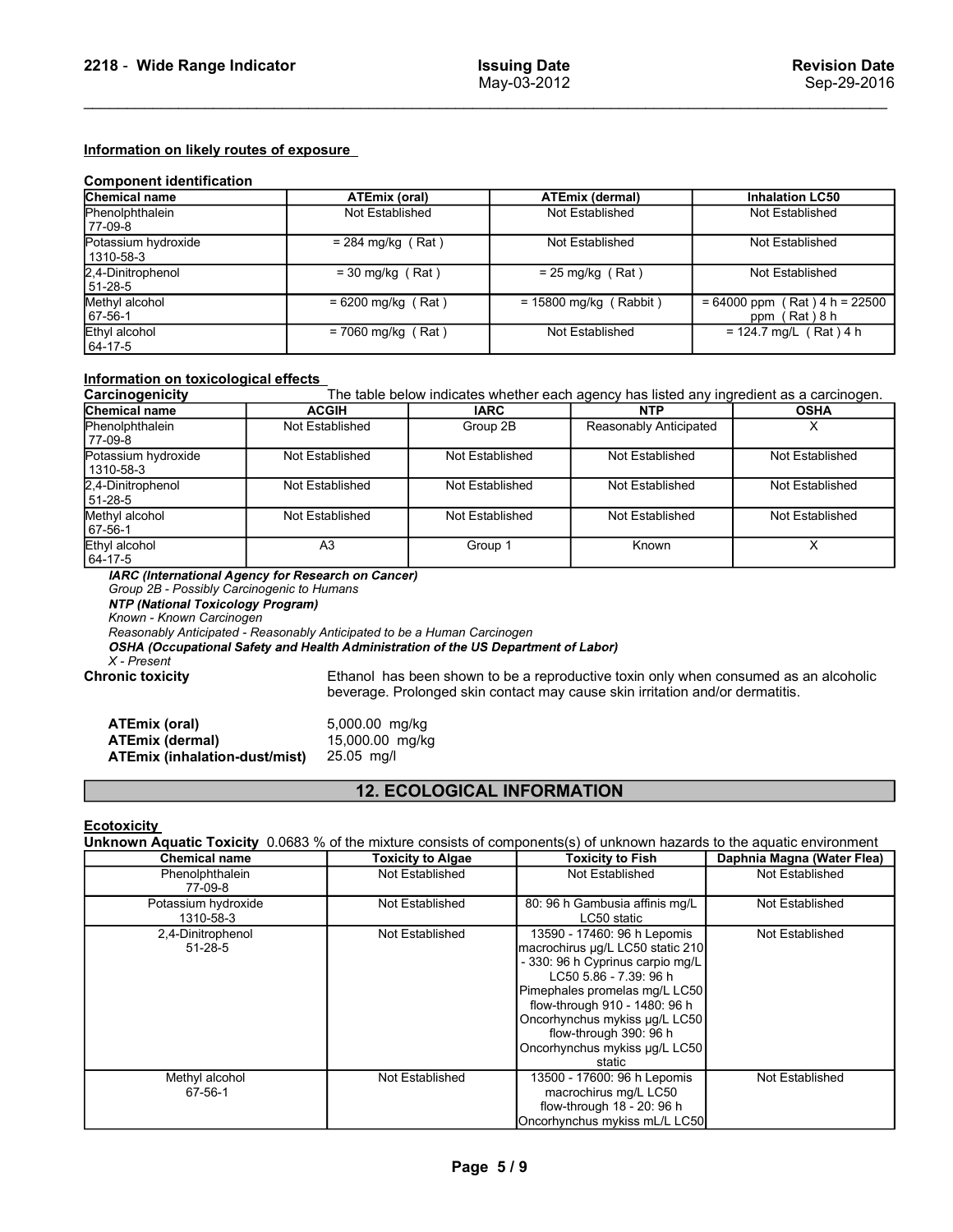| 2218 - Wide Range Indicator                                                                                                                                                                                                                                                                                                                                                                                                                                                                                                                                                                                                                                                                                   |                 | <b>Issuing Date</b><br>May-03-2012                                                                                                                                                  | <b>Revision Date</b><br>Sep-29-2016                                                                 |  |
|---------------------------------------------------------------------------------------------------------------------------------------------------------------------------------------------------------------------------------------------------------------------------------------------------------------------------------------------------------------------------------------------------------------------------------------------------------------------------------------------------------------------------------------------------------------------------------------------------------------------------------------------------------------------------------------------------------------|-----------------|-------------------------------------------------------------------------------------------------------------------------------------------------------------------------------------|-----------------------------------------------------------------------------------------------------|--|
|                                                                                                                                                                                                                                                                                                                                                                                                                                                                                                                                                                                                                                                                                                               |                 |                                                                                                                                                                                     |                                                                                                     |  |
|                                                                                                                                                                                                                                                                                                                                                                                                                                                                                                                                                                                                                                                                                                               |                 | static 19500 - 20700: 96 h<br>Oncorhynchus mykiss mg/L LC50<br>flow-through 28200: 96 h<br>Pimephales promelas mg/L LC50<br>flow-through 100: 96 h<br>Pimephales promelas mg/L LC50 |                                                                                                     |  |
| Ethyl alcohol                                                                                                                                                                                                                                                                                                                                                                                                                                                                                                                                                                                                                                                                                                 | Not Established | static<br>12.0 - 16.0: 96 h Oncorhynchus                                                                                                                                            | 9268 - 14221: 48 h Daphnia                                                                          |  |
| 64-17-5                                                                                                                                                                                                                                                                                                                                                                                                                                                                                                                                                                                                                                                                                                       |                 | mykiss mL/L LC50 static 13400 -<br>15100: 96 h Pimephales<br>promelas mg/L LC50 flow-through<br>100: 96 h Pimephales promelas<br>mg/L LC50 static                                   | magna mg/L LC50 10800: 24 h<br>Daphnia magna mg/L EC50 2: 48<br>h Daphnia magna mg/L EC50<br>Static |  |
| Persistence and degradability<br>Ethanol: When released into the soil, this material is expected to leach into groundwater. When released into the soil, this material<br>is expected to quickly evaporate. When released into water, this material may evaporate to a moderate extent. When released into<br>the air, this material is expected to be readily degraded by reaction with photochemically produced hydroxyl radicals. When<br>released into the air, this material is expected to be readily removed from the atmosphere by dry and wet deposition. When<br>released into the air, this material is expected to have a half-life between 1 and 10 days.<br><b>Bioaccumulation/Accumulation</b> |                 |                                                                                                                                                                                     |                                                                                                     |  |
| No information available.                                                                                                                                                                                                                                                                                                                                                                                                                                                                                                                                                                                                                                                                                     |                 |                                                                                                                                                                                     |                                                                                                     |  |
| <b>Chemical name</b><br>Phenolphthalein<br>77-09-8                                                                                                                                                                                                                                                                                                                                                                                                                                                                                                                                                                                                                                                            |                 | Log Pow<br>Not Established                                                                                                                                                          |                                                                                                     |  |
| Potassium hydroxide<br>1310-58-3                                                                                                                                                                                                                                                                                                                                                                                                                                                                                                                                                                                                                                                                              |                 | 0.65<br>0.83                                                                                                                                                                        |                                                                                                     |  |
| 2,4-Dinitrophenol<br>$51 - 28 - 5$                                                                                                                                                                                                                                                                                                                                                                                                                                                                                                                                                                                                                                                                            |                 | 1.54                                                                                                                                                                                |                                                                                                     |  |

## Bioaccumulation/Accumulation

| Persistence and degradability                                    |                                    | Ethanol: When released into the soil, this material is expected to leach into groundwater. When released into the soil, this material<br>is expected to quickly evaporate. When released into water, this material may evaporate to a moderate extent. When released into<br>the air, this material is expected to be readily degraded by reaction with photochemically produced hydroxyl radicals. When<br>released into the air, this material is expected to be readily removed from the atmosphere by dry and wet deposition. When<br>released into the air, this material is expected to have a half-life between 1 and 10 days. |                               |                               |  |
|------------------------------------------------------------------|------------------------------------|---------------------------------------------------------------------------------------------------------------------------------------------------------------------------------------------------------------------------------------------------------------------------------------------------------------------------------------------------------------------------------------------------------------------------------------------------------------------------------------------------------------------------------------------------------------------------------------------------------------------------------------|-------------------------------|-------------------------------|--|
| <b>Bioaccumulation/Accumulation</b><br>No information available. |                                    |                                                                                                                                                                                                                                                                                                                                                                                                                                                                                                                                                                                                                                       |                               |                               |  |
|                                                                  | <b>Chemical name</b>               |                                                                                                                                                                                                                                                                                                                                                                                                                                                                                                                                                                                                                                       | <b>Log Pow</b>                |                               |  |
|                                                                  | Phenolphthalein<br>77-09-8         |                                                                                                                                                                                                                                                                                                                                                                                                                                                                                                                                                                                                                                       | Not Established               |                               |  |
|                                                                  | Potassium hydroxide                |                                                                                                                                                                                                                                                                                                                                                                                                                                                                                                                                                                                                                                       | 0.65                          |                               |  |
|                                                                  | 1310-58-3                          |                                                                                                                                                                                                                                                                                                                                                                                                                                                                                                                                                                                                                                       | 0.83                          |                               |  |
|                                                                  | 2,4-Dinitrophenol<br>$51 - 28 - 5$ |                                                                                                                                                                                                                                                                                                                                                                                                                                                                                                                                                                                                                                       | 1.54                          |                               |  |
|                                                                  | Methyl alcohol                     |                                                                                                                                                                                                                                                                                                                                                                                                                                                                                                                                                                                                                                       | $-0.77$                       |                               |  |
|                                                                  | 67-56-1                            |                                                                                                                                                                                                                                                                                                                                                                                                                                                                                                                                                                                                                                       |                               |                               |  |
| Ethyl alcohol<br>64-17-5                                         |                                    |                                                                                                                                                                                                                                                                                                                                                                                                                                                                                                                                                                                                                                       | $-0.32$                       |                               |  |
|                                                                  |                                    |                                                                                                                                                                                                                                                                                                                                                                                                                                                                                                                                                                                                                                       |                               |                               |  |
|                                                                  |                                    | <b>13. DISPOSAL CONSIDERATIONS</b>                                                                                                                                                                                                                                                                                                                                                                                                                                                                                                                                                                                                    |                               |                               |  |
| <b>Disposal Methods</b>                                          |                                    | Dispose of waste product or used containers according to local regulations.                                                                                                                                                                                                                                                                                                                                                                                                                                                                                                                                                           |                               |                               |  |
| <b>Contaminated packaging</b>                                    |                                    | Do not reuse empty containers.                                                                                                                                                                                                                                                                                                                                                                                                                                                                                                                                                                                                        |                               |                               |  |
| <b>Chemical name</b>                                             | <b>RCRA</b>                        | <b>RCRA - Basis for Listing</b>                                                                                                                                                                                                                                                                                                                                                                                                                                                                                                                                                                                                       | <b>RCRA - D Series Wastes</b> | <b>RCRA - U Series Wastes</b> |  |
| Phenolphthalein<br>77-09-8                                       | Not Established                    |                                                                                                                                                                                                                                                                                                                                                                                                                                                                                                                                                                                                                                       | Not Established               | Not Established               |  |
| Potassium hydroxide<br>1310-58-3                                 | Not Established                    |                                                                                                                                                                                                                                                                                                                                                                                                                                                                                                                                                                                                                                       | <b>Not Established</b>        | Not Established               |  |
| 2,4-Dinitrophenol<br>51-28-5                                     | P048                               | Included in waste streams:<br>F039, K001                                                                                                                                                                                                                                                                                                                                                                                                                                                                                                                                                                                              | Not Established               | <b>Not Established</b>        |  |
| Methyl alcohol<br>67-56-1                                        | Not Established                    | Included in waste stream:<br>F039                                                                                                                                                                                                                                                                                                                                                                                                                                                                                                                                                                                                     | Not Established               | U154                          |  |
| Ethyl alcohol<br>64-17-5                                         | Not Established                    |                                                                                                                                                                                                                                                                                                                                                                                                                                                                                                                                                                                                                                       | Not Established               | Not Established               |  |
|                                                                  |                                    |                                                                                                                                                                                                                                                                                                                                                                                                                                                                                                                                                                                                                                       |                               |                               |  |

# 13. DISPOSAL CONSIDERATIONS

| <b>Log Pow</b><br>Phenolphthalein<br>Not Established<br>77-09-8<br>Potassium hydroxide<br>0.65                                                                                   |
|----------------------------------------------------------------------------------------------------------------------------------------------------------------------------------|
|                                                                                                                                                                                  |
|                                                                                                                                                                                  |
| 0.83<br>1310-58-3                                                                                                                                                                |
| 1.54<br>2,4-Dinitrophenol<br>$51 - 28 - 5$                                                                                                                                       |
| Methyl alcohol<br>$-0.77$                                                                                                                                                        |
| 67-56-1                                                                                                                                                                          |
| $-0.32$<br>Ethyl alcohol<br>64-17-5                                                                                                                                              |
|                                                                                                                                                                                  |
| <b>13. DISPOSAL CONSIDERATIONS</b>                                                                                                                                               |
| Dispose of waste product or used containers according to local regulations.<br><b>Disposal Methods</b><br>Do not reuse empty containers.<br><b>Contaminated packaging</b>        |
| <b>RCRA - U Series Wastes</b><br><b>Chemical name</b><br><b>RCRA</b><br><b>RCRA - Basis for Listing</b><br><b>RCRA - D Series Wastes</b>                                         |
| Phenolphthalein<br>Not Established<br>Not Established<br>Not Established<br>77-09-8                                                                                              |
| Potassium hydroxide<br>Not Established<br>Not Established<br>Not Established<br>$\blacksquare$<br>1310-58-3                                                                      |
| P048<br>Not Established<br>Not Established<br>2,4-Dinitrophenol<br>Included in waste streams:<br>F039, K001<br>51-28-5                                                           |
| Not Established<br>U154<br>Methyl alcohol<br>Not Established<br>Included in waste stream:<br>67-56-1<br>F039                                                                     |
| Ethyl alcohol<br>Not Established<br>Not Established<br>Not Established<br>64-17-5                                                                                                |
|                                                                                                                                                                                  |
| <b>RCRA - Halogenated</b><br><b>RCRA - P Series Wastes</b><br><b>RCRA - F Series Wastes</b><br><b>RCRA - K Series Wastes</b><br><b>Chemical name</b><br><b>Organic Compounds</b> |
| Phenolphthalein<br>Not Established<br>Not Established<br>Not Established<br>Not Established<br>77-09-8                                                                           |
| Potassium hydroxide<br>Not Established<br>Not Established<br>Not Established<br>Not Established<br>1310-58-3                                                                     |
| P048<br>Not Established<br>2,4-Dinitrophenol<br>Not Established<br>Not Established<br>51-28-5                                                                                    |
| Not Established<br>Not Established<br>Not Established<br>Not Established<br>Methyl alcohol                                                                                       |

| Ethyl alcohol<br>64-17-5                                 |                                |                                                                                                               | $-0.32$                                          |                                                  |  |
|----------------------------------------------------------|--------------------------------|---------------------------------------------------------------------------------------------------------------|--------------------------------------------------|--------------------------------------------------|--|
|                                                          |                                | <b>13. DISPOSAL CONSIDERATIONS</b>                                                                            |                                                  |                                                  |  |
| <b>Disposal Methods</b><br><b>Contaminated packaging</b> |                                | Dispose of waste product or used containers according to local regulations.<br>Do not reuse empty containers. |                                                  |                                                  |  |
|                                                          |                                |                                                                                                               |                                                  |                                                  |  |
| <b>Chemical name</b><br>Phenolphthalein                  | <b>RCRA</b><br>Not Established | <b>RCRA - Basis for Listing</b>                                                                               | <b>RCRA - D Series Wastes</b><br>Not Established | <b>RCRA - U Series Wastes</b><br>Not Established |  |
| 77-09-8                                                  |                                |                                                                                                               |                                                  |                                                  |  |
| Potassium hydroxide<br>1310-58-3                         | Not Established                |                                                                                                               | Not Established                                  | Not Established                                  |  |
| 2,4-Dinitrophenol<br>$51 - 28 - 5$                       | P048                           | Included in waste streams:<br>F039, K001                                                                      | Not Established                                  | Not Established                                  |  |
| Methyl alcohol<br>67-56-1                                | Not Established                | Included in waste stream:<br>F039                                                                             | Not Established                                  | U154                                             |  |
| Ethyl alcohol<br>64-17-5                                 | Not Established                | $\sim$                                                                                                        | Not Established                                  | Not Established                                  |  |
| <b>Chemical name</b>                                     | <b>RCRA - Halogenated</b>      | <b>RCRA - P Series Wastes</b>                                                                                 | <b>RCRA - F Series Wastes</b>                    | <b>RCRA - K Series Wastes</b>                    |  |
|                                                          | <b>Organic Compounds</b>       |                                                                                                               |                                                  |                                                  |  |
| Phenolphthalein<br>77-09-8                               | Not Established                | Not Established                                                                                               | Not Established                                  | Not Established                                  |  |
| Potassium hydroxide<br>1310-58-3                         | Not Established                | Not Established                                                                                               | Not Established                                  | Not Established                                  |  |
| 2,4-Dinitrophenol<br>$51 - 28 - 5$                       | Not Established                | P048                                                                                                          | Not Established                                  | Not Established                                  |  |
| Methyl alcohol<br>67-56-1                                | Not Established                | Not Established                                                                                               | Not Established                                  | Not Established                                  |  |
| Ethyl alcohol                                            | Not Established                | Not Established                                                                                               | Not Established                                  | Not Established                                  |  |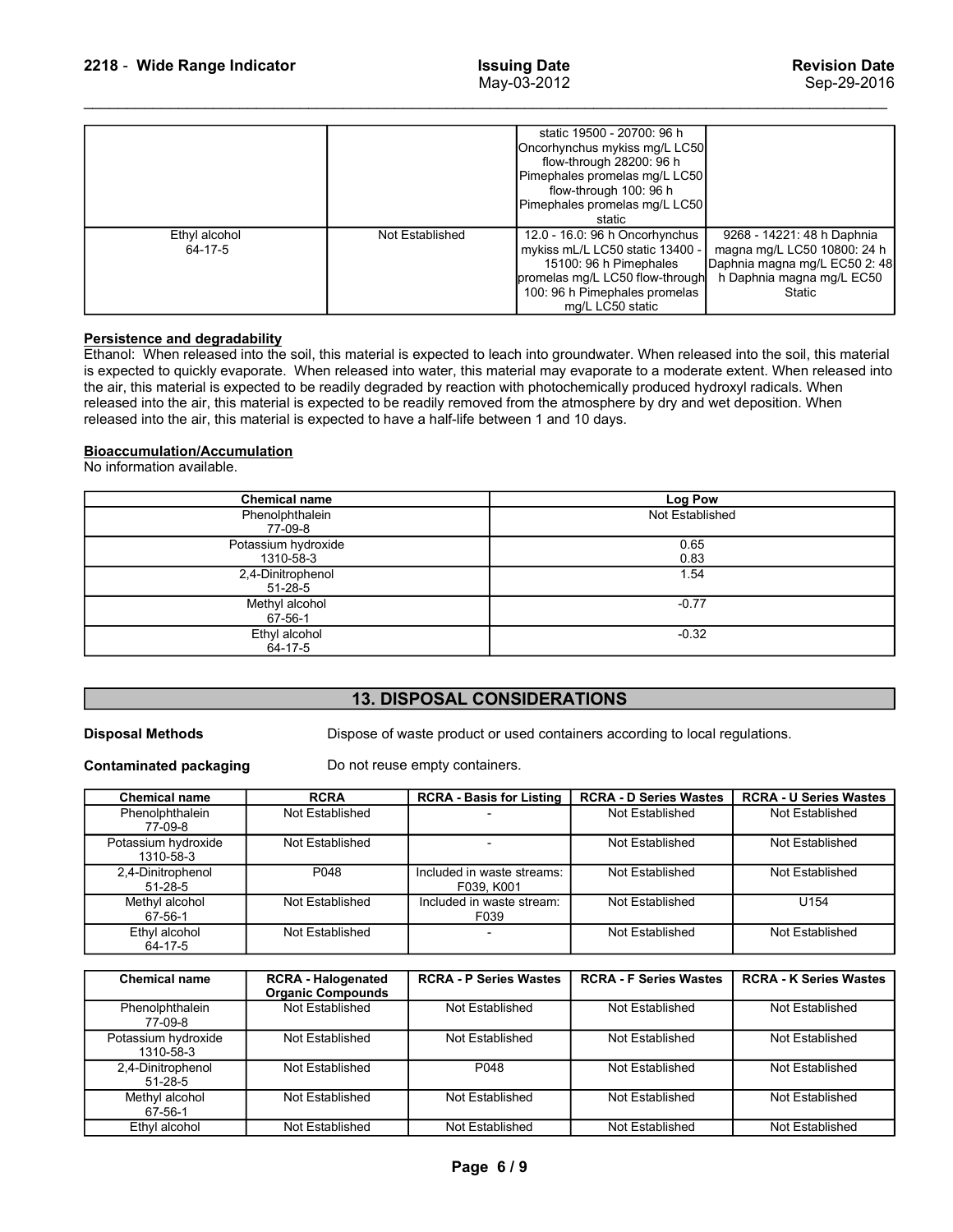2218 - Wide Range Indicator Issuing Date<br>May-03-2012 Revision Date<br>The G4-17-5 Revision Date 64-17-5

| 2218 - Wide Range Indicator                                                                 |                                                                                      | <b>Issuing Date</b><br>May-03-2012 |                                          | <b>Revision Date</b><br>Sep-29-2016 |
|---------------------------------------------------------------------------------------------|--------------------------------------------------------------------------------------|------------------------------------|------------------------------------------|-------------------------------------|
| $64 - 17 - 5$                                                                               |                                                                                      |                                    |                                          |                                     |
|                                                                                             |                                                                                      |                                    |                                          |                                     |
| <b>Chemical name</b><br>Phenolphthalein                                                     |                                                                                      |                                    | <b>California Hazardous Waste Status</b> |                                     |
| 77-09-8<br>Potassium hydroxide                                                              |                                                                                      |                                    | <b>Toxic</b>                             |                                     |
| 1310-58-3<br>2,4-Dinitrophenol                                                              |                                                                                      |                                    | Corrosive<br>$\blacksquare$              |                                     |
| 51-28-5                                                                                     |                                                                                      |                                    |                                          |                                     |
| Methyl alcohol<br>$67 - 56 - 1$                                                             |                                                                                      |                                    | <b>Toxic</b><br>Ignitable                |                                     |
| Ethyl alcohol<br>64-17-5                                                                    |                                                                                      |                                    | <b>Toxic</b><br>Ignitable                |                                     |
|                                                                                             |                                                                                      | <b>14. TRANSPORT INFORMATION</b>   |                                          |                                     |
| <b>DOT</b><br>Proper shipping name<br>UN-No<br><b>Hazard Class</b><br>Packing group         | ETHANOL SOLUTION (Ethyl Alcohol Solution)<br>1170<br>3<br>$\ensuremath{\mathsf{II}}$ |                                    |                                          |                                     |
| <b>IATA</b><br>Proper shipping name<br>UN-No<br><b>Hazard Class</b><br><b>Packing group</b> | ETHANOL SOLUTION (Ethyl Alcohol Solution)<br>1170<br>3<br>$\ensuremath{\mathsf{II}}$ |                                    |                                          |                                     |
| <b>IMDG/IMO</b>                                                                             |                                                                                      |                                    |                                          |                                     |

# 14. TRANSPORT INFORMATION

| ETHANOL SOLUTION (Ethyl Alcohol Solution) |
|-------------------------------------------|
| 1170                                      |
|                                           |
|                                           |
|                                           |

|                                  | $51 - 28 - 5$                                     |                           |  |
|----------------------------------|---------------------------------------------------|---------------------------|--|
| Methyl alcohol                   |                                                   | Toxic                     |  |
| 67-56-1<br>Ethyl alcohol         |                                                   | Ignitable<br><b>Toxic</b> |  |
| 64-17-5                          |                                                   | Ignitable                 |  |
|                                  |                                                   |                           |  |
|                                  | <b>14. TRANSPORT INFORMATION</b>                  |                           |  |
|                                  |                                                   |                           |  |
| <b>DOT</b>                       |                                                   |                           |  |
| Proper shipping name<br>UN-No    | ETHANOL SOLUTION (Ethyl Alcohol Solution)<br>1170 |                           |  |
| <b>Hazard Class</b>              | 3                                                 |                           |  |
| Packing group                    | Ш                                                 |                           |  |
|                                  |                                                   |                           |  |
| <b>IATA</b>                      |                                                   |                           |  |
| Proper shipping name             | ETHANOL SOLUTION (Ethyl Alcohol Solution)         |                           |  |
| UN-No                            | 1170                                              |                           |  |
| <b>Hazard Class</b>              | 3                                                 |                           |  |
| <b>Packing group</b>             | $\mathbf{I}$                                      |                           |  |
| <b>IMDG/IMO</b>                  |                                                   |                           |  |
| Proper shipping name             | ETHANOL SOLUTION (Ethyl Alcohol Solution)         |                           |  |
| UN-No                            | 1170                                              |                           |  |
| <b>Hazard Class</b>              | 3                                                 |                           |  |
| <b>Packing group</b>             | Ш                                                 |                           |  |
|                                  |                                                   |                           |  |
|                                  | <b>15. REGULATORY INFORMATION</b>                 |                           |  |
| <b>International Inventories</b> |                                                   |                           |  |
| <b>TSCA</b>                      | Complies                                          |                           |  |
| <b>DSL/NDSL</b>                  | Complies                                          |                           |  |
| <b>EINECS/ELINCS</b>             | Complies                                          |                           |  |
| <b>ENCS</b>                      | Complies                                          |                           |  |
| <b>IECSC</b>                     | Complies                                          |                           |  |
| <b>KECL</b>                      | Complies                                          |                           |  |

# 15. REGULATORY INFORMATION

| <b>International Inventories</b> |          |  |
|----------------------------------|----------|--|
| <b>TSCA</b>                      | Complies |  |
| <b>DSL/NDSL</b>                  | Complies |  |
| <b>EINECS/ELINCS</b>             | Complies |  |
| <b>ENCS</b>                      | Complies |  |
| <b>IECSC</b>                     | Complies |  |
| <b>KECL</b>                      | Complies |  |
| <b>PICCS</b>                     | Complies |  |
| <b>AICS</b>                      | Complies |  |

# Legend:

TSCA - United States Toxic Substances Control Act Section 8(b) Inventory DSL/NDSL - Canadian Domestic Substances List/Non-Domestic Substances List EINECS/ELINCS - European Inventory of Existing Chemical Substances/European List of Notified Chemical Substances ENCS - Japan Existing and New Chemical Substances IECSC - China Inventory of Existing Chemical Substances KECL - Korean Existing and Evaluated Chemical Substances TORY INFORMATION<br>
Westances List<br>
ances/European List of Notified Chemical Substances<br>
ces<br>
Page 7 / 9

PICCS - Philippines Inventory of Chemicals and Chemical Substances

AICS - Australian Inventory of Chemical Substances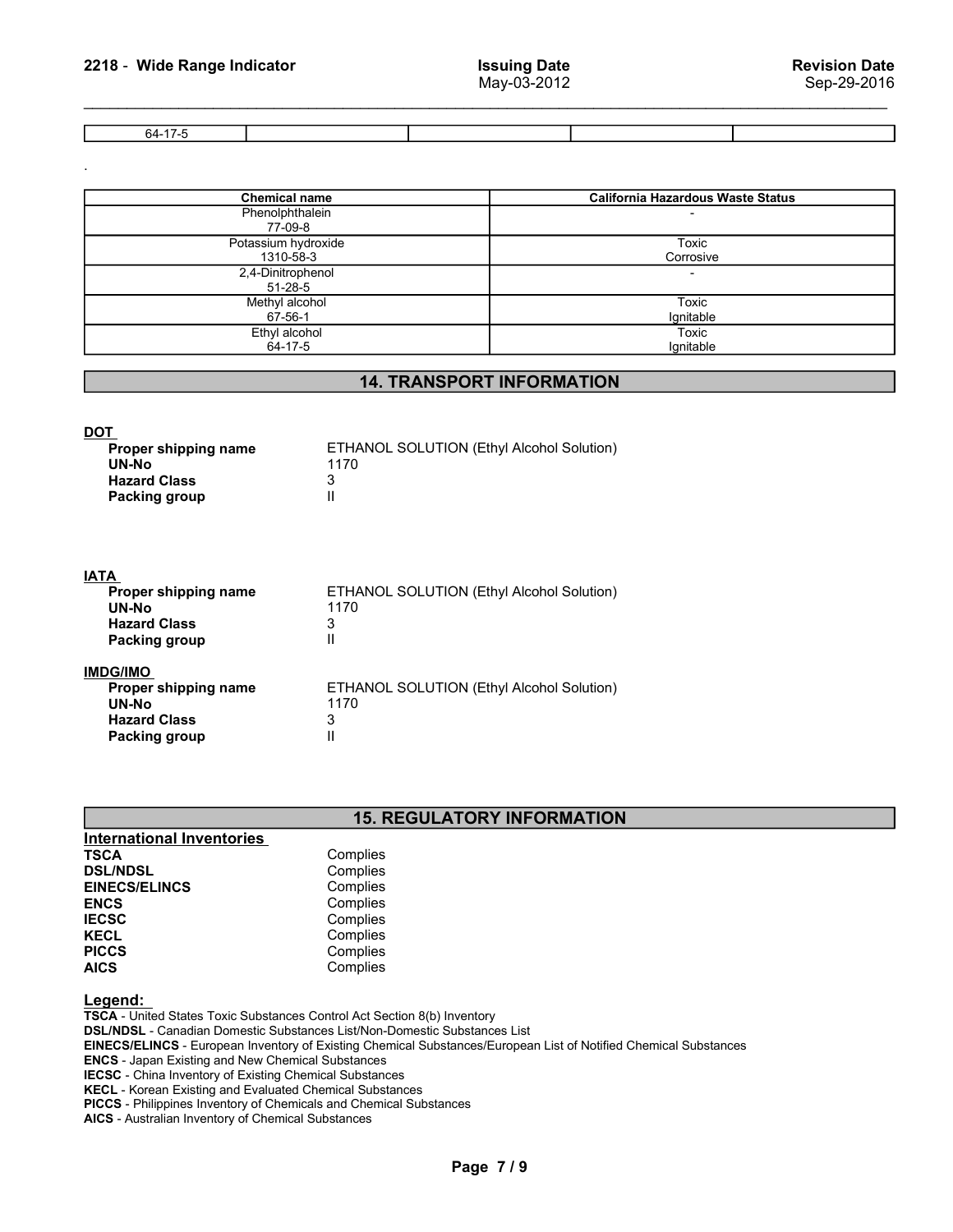**2218 - Wide Range Indicator**<br> **EXECUS Federal Regulations<br>
US Federal Regulations<br>
Section 313 of Title III of the Superfund Amendments and Reauthorization Act of 1986 (SARA).<br>
Section 313 of Title III of the Superfund Am** SARA 313<br>Section 313 of Title III of the Superfund Amendments and Reauthorization Act of 1986 (SARA). This product contains a chemical

| 2218 - Wide Range Indicator                                                                                                                                                       |                                       | <b>Issuing Date</b><br>May-03-2012 |                                                                                                                                                                                                                                                                    | <b>Revision Date</b><br>Sep-29-2016         |  |
|-----------------------------------------------------------------------------------------------------------------------------------------------------------------------------------|---------------------------------------|------------------------------------|--------------------------------------------------------------------------------------------------------------------------------------------------------------------------------------------------------------------------------------------------------------------|---------------------------------------------|--|
| <b>US Federal Regulations</b>                                                                                                                                                     |                                       |                                    |                                                                                                                                                                                                                                                                    |                                             |  |
| <b>SARA 313</b>                                                                                                                                                                   |                                       |                                    | Section 313 of Title III of the Superfund Amendments and Reauthorization Act of 1986 (SARA). This product contains a chemical<br>or chemicals which are subject to the reporting requirements of the Act and Title 40 of the Code of Federal Regulations, Part 372 |                                             |  |
| <b>Chemical name</b><br>Phenolphthalein                                                                                                                                           |                                       |                                    | <b>SARA 313 - Threshold Values %</b><br>0.1                                                                                                                                                                                                                        |                                             |  |
|                                                                                                                                                                                   | 77-09-8                               |                                    |                                                                                                                                                                                                                                                                    |                                             |  |
|                                                                                                                                                                                   | Potassium hydroxide<br>1310-58-3      |                                    | Not Established                                                                                                                                                                                                                                                    |                                             |  |
|                                                                                                                                                                                   | 2,4-Dinitrophenol                     |                                    | 1.0                                                                                                                                                                                                                                                                |                                             |  |
|                                                                                                                                                                                   | 51-28-5<br>Methyl alcohol             |                                    | 1.0                                                                                                                                                                                                                                                                |                                             |  |
| 67-56-1<br>Ethyl alcohol                                                                                                                                                          |                                       |                                    | Not Established                                                                                                                                                                                                                                                    |                                             |  |
|                                                                                                                                                                                   | $64 - 17 - 5$                         |                                    |                                                                                                                                                                                                                                                                    |                                             |  |
| <b>SARA 311/312 Hazard Categories</b><br>Acute health hazard<br><b>Chronic Health Hazard</b><br><b>Fire hazard</b><br>Sudden release of pressure hazard<br><b>Reactive Hazard</b> |                                       | Yes<br>Yes<br>Yes<br>No<br>No      |                                                                                                                                                                                                                                                                    |                                             |  |
| <b>CWA (Clean Water Act)</b><br>and 40 CFR 122.42)                                                                                                                                |                                       |                                    | This product contains the following substances which are regulated pollutants pursuant to the Clean Water Act (40 CFR 122.21                                                                                                                                       |                                             |  |
| <b>Chemical name</b>                                                                                                                                                              | <b>CWA - Reportable</b><br>Quantities | <b>CWA - Toxic Pollutants</b>      | <b>CWA - Priority Pollutants</b>                                                                                                                                                                                                                                   | <b>CWA - Hazardous</b><br><b>Substances</b> |  |
| Phenolphthalein                                                                                                                                                                   | Not Established                       | Not Established                    | Not Established                                                                                                                                                                                                                                                    | Not Established                             |  |
| 77-09-8<br>Potassium hydroxide                                                                                                                                                    | 1000 lb                               | Not Established                    | Not Established                                                                                                                                                                                                                                                    | $\overline{X}$                              |  |
| 1310-58-3<br>2,4-Dinitrophenol                                                                                                                                                    | 10 <sub>lb</sub>                      | $\overline{X}$                     | $\overline{X}$                                                                                                                                                                                                                                                     | $\overline{X}$                              |  |
| 51-28-5                                                                                                                                                                           |                                       |                                    |                                                                                                                                                                                                                                                                    |                                             |  |
| Methyl alcohol<br>67-56-1                                                                                                                                                         | Not Established                       | Not Established                    | Not Established                                                                                                                                                                                                                                                    | Not Established                             |  |
| Ethyl alcohol<br>$64-17-5$                                                                                                                                                        | Not Established                       | Not Established                    | Not Established                                                                                                                                                                                                                                                    | Not Established                             |  |
| <b>CERCLA</b>                                                                                                                                                                     |                                       |                                    |                                                                                                                                                                                                                                                                    |                                             |  |

|                                                                                              | 1310-58-3                             |                               |                                                                                                                              |                                             |
|----------------------------------------------------------------------------------------------|---------------------------------------|-------------------------------|------------------------------------------------------------------------------------------------------------------------------|---------------------------------------------|
|                                                                                              | 2,4-Dinitrophenol<br>51-28-5          |                               | 1.0                                                                                                                          |                                             |
|                                                                                              | Methyl alcohol                        |                               | 1.0                                                                                                                          |                                             |
|                                                                                              | 67-56-1                               |                               |                                                                                                                              |                                             |
|                                                                                              | Ethyl alcohol<br>64-17-5              |                               | Not Established                                                                                                              |                                             |
| <b>SARA 311/312 Hazard Categories</b>                                                        |                                       |                               |                                                                                                                              |                                             |
| Acute health hazard                                                                          |                                       | Yes                           |                                                                                                                              |                                             |
| <b>Chronic Health Hazard</b>                                                                 |                                       | Yes                           |                                                                                                                              |                                             |
| <b>Fire hazard</b>                                                                           |                                       | Yes                           |                                                                                                                              |                                             |
| Sudden release of pressure hazard<br><b>Reactive Hazard</b>                                  |                                       | No<br><b>No</b>               |                                                                                                                              |                                             |
| <b>CWA (Clean Water Act)</b><br>and 40 CFR 122.42)                                           |                                       |                               | This product contains the following substances which are regulated pollutants pursuant to the Clean Water Act (40 CFR 122.21 |                                             |
| <b>Chemical name</b>                                                                         | <b>CWA - Reportable</b><br>Quantities | <b>CWA - Toxic Pollutants</b> | <b>CWA - Priority Pollutants</b>                                                                                             | <b>CWA - Hazardous</b><br><b>Substances</b> |
| Phenolphthalein<br>77-09-8                                                                   | Not Established                       | Not Established               | Not Established                                                                                                              | Not Established                             |
| Potassium hydroxide<br>1310-58-3                                                             | 1000 lb                               | Not Established               | Not Established                                                                                                              | $\overline{X}$                              |
| 2,4-Dinitrophenol<br>51-28-5                                                                 | 10 <sub>lb</sub>                      | $\times$                      | $\times$                                                                                                                     | $\times$                                    |
| Methyl alcohol<br>67-56-1                                                                    | Not Established                       | Not Established               | Not Established                                                                                                              | Not Established                             |
| Ethyl alcohol<br>64-17-5                                                                     | Not Established                       | Not Established               | Not Established                                                                                                              | Not Established                             |
| <b>CERCLA</b><br>Environmental Response Compensation and Liability Act (CERCLA) (40 CFR 302) |                                       |                               | This material, as supplied, contains one or more substances regulated as a hazardous substance under the Comprehensive       |                                             |
| <b>Chemical name</b>                                                                         | <b>Hazardous Substances RQs</b>       |                               | <b>CERCLA/SARA RQ</b>                                                                                                        | <b>RQ</b>                                   |
| Phenolphthalein<br>77-09-8                                                                   |                                       |                               | Not Established                                                                                                              |                                             |
| Potassium hydroxide<br>1310-58-3                                                             | 1000 lb                               |                               | Not Established                                                                                                              | RQ 1000 lb final RQ<br>RQ 454 kg final RQ   |
| 2,4-Dinitrophenol<br>51-28-5                                                                 | 10 <sub>lb</sub>                      |                               | Not Established                                                                                                              | RQ 10 lb final RQ<br>RQ 4.54 kg final RQ    |
| Methyl alcohol<br>67-56-1                                                                    | 5000 lb                               |                               | Not Established                                                                                                              | RQ 5000 lb final RQ<br>RQ 2270 kg final RQ  |
| Ethyl alcohol<br>64-17-5                                                                     | $\overline{\phantom{a}}$              |                               | Not Established                                                                                                              |                                             |
| <b>US State Regulations</b>                                                                  |                                       |                               |                                                                                                                              |                                             |
| <b>California Proposition 65</b>                                                             |                                       |                               |                                                                                                                              |                                             |
| reproductive harm.                                                                           |                                       |                               | WARNING! This product contains a chemical known to the State of California to cause cancer and birth defects or other        |                                             |

| 1000 lb<br>X<br>Potassium hydroxide<br>Not Established<br>Not Established<br>1310-58-3<br>10 <sub>lb</sub><br>X<br>X<br>X<br>2,4-Dinitrophenol<br>$51 - 28 - 5$<br>Not Established<br>Not Established<br>Not Established<br>Not Established<br>Methyl alcohol<br>$67 - 56 - 1$<br>Ethyl alcohol<br>Not Established<br>Not Established<br>Not Established<br>Not Established<br>64-17-5<br><b>CERCLA</b><br>This material, as supplied, contains one or more substances regulated as a hazardous substance under the Comprehensive<br>Environmental Response Compensation and Liability Act (CERCLA) (40 CFR 302)<br><b>Hazardous Substances RQs</b><br><b>CERCLA/SARA RQ</b><br><b>RQ</b><br><b>Chemical name</b><br>Not Established<br>Phenolphthalein<br>77-09-8<br>RQ 1000 lb final RQ<br>Potassium hydroxide<br>1000 lb<br>Not Established<br>1310-58-3<br>RQ 454 kg final RQ<br>RQ 10 lb final RQ<br>Not Established<br>2,4-Dinitrophenol<br>10 <sub>lb</sub><br>51-28-5<br>RQ 4.54 kg final RQ<br>5000 lb<br>Not Established<br>RQ 5000 lb final RQ<br>Methyl alcohol<br>67-56-1<br>RQ 2270 kg final RQ<br>Ethyl alcohol<br>Not Established<br>$64 - 17 - 5$<br><b>US State Regulations</b><br>WARNING! This product contains a chemical known to the State of California to cause cancer and birth defects or other<br>(Ethyl alcohol is only considered a Proposition 65 cancer and developmental hazard when it is ingested as an alcoholic beverage)<br><b>California Proposition 65</b><br><b>Chemical name</b><br>Phenolphthalein<br>Carcinogen<br>Page 8/9 | $77 - 09 - 8$ |  |  |  |  |
|-------------------------------------------------------------------------------------------------------------------------------------------------------------------------------------------------------------------------------------------------------------------------------------------------------------------------------------------------------------------------------------------------------------------------------------------------------------------------------------------------------------------------------------------------------------------------------------------------------------------------------------------------------------------------------------------------------------------------------------------------------------------------------------------------------------------------------------------------------------------------------------------------------------------------------------------------------------------------------------------------------------------------------------------------------------------------------------------------------------------------------------------------------------------------------------------------------------------------------------------------------------------------------------------------------------------------------------------------------------------------------------------------------------------------------------------------------------------------------------------------------------------------------------------------------------------------|---------------|--|--|--|--|
| <b>California Proposition 65</b><br>reproductive harm.                                                                                                                                                                                                                                                                                                                                                                                                                                                                                                                                                                                                                                                                                                                                                                                                                                                                                                                                                                                                                                                                                                                                                                                                                                                                                                                                                                                                                                                                                                                  |               |  |  |  |  |
|                                                                                                                                                                                                                                                                                                                                                                                                                                                                                                                                                                                                                                                                                                                                                                                                                                                                                                                                                                                                                                                                                                                                                                                                                                                                                                                                                                                                                                                                                                                                                                         |               |  |  |  |  |
|                                                                                                                                                                                                                                                                                                                                                                                                                                                                                                                                                                                                                                                                                                                                                                                                                                                                                                                                                                                                                                                                                                                                                                                                                                                                                                                                                                                                                                                                                                                                                                         |               |  |  |  |  |
|                                                                                                                                                                                                                                                                                                                                                                                                                                                                                                                                                                                                                                                                                                                                                                                                                                                                                                                                                                                                                                                                                                                                                                                                                                                                                                                                                                                                                                                                                                                                                                         |               |  |  |  |  |
|                                                                                                                                                                                                                                                                                                                                                                                                                                                                                                                                                                                                                                                                                                                                                                                                                                                                                                                                                                                                                                                                                                                                                                                                                                                                                                                                                                                                                                                                                                                                                                         |               |  |  |  |  |
|                                                                                                                                                                                                                                                                                                                                                                                                                                                                                                                                                                                                                                                                                                                                                                                                                                                                                                                                                                                                                                                                                                                                                                                                                                                                                                                                                                                                                                                                                                                                                                         |               |  |  |  |  |
|                                                                                                                                                                                                                                                                                                                                                                                                                                                                                                                                                                                                                                                                                                                                                                                                                                                                                                                                                                                                                                                                                                                                                                                                                                                                                                                                                                                                                                                                                                                                                                         |               |  |  |  |  |
|                                                                                                                                                                                                                                                                                                                                                                                                                                                                                                                                                                                                                                                                                                                                                                                                                                                                                                                                                                                                                                                                                                                                                                                                                                                                                                                                                                                                                                                                                                                                                                         |               |  |  |  |  |
|                                                                                                                                                                                                                                                                                                                                                                                                                                                                                                                                                                                                                                                                                                                                                                                                                                                                                                                                                                                                                                                                                                                                                                                                                                                                                                                                                                                                                                                                                                                                                                         |               |  |  |  |  |
|                                                                                                                                                                                                                                                                                                                                                                                                                                                                                                                                                                                                                                                                                                                                                                                                                                                                                                                                                                                                                                                                                                                                                                                                                                                                                                                                                                                                                                                                                                                                                                         |               |  |  |  |  |
|                                                                                                                                                                                                                                                                                                                                                                                                                                                                                                                                                                                                                                                                                                                                                                                                                                                                                                                                                                                                                                                                                                                                                                                                                                                                                                                                                                                                                                                                                                                                                                         |               |  |  |  |  |
|                                                                                                                                                                                                                                                                                                                                                                                                                                                                                                                                                                                                                                                                                                                                                                                                                                                                                                                                                                                                                                                                                                                                                                                                                                                                                                                                                                                                                                                                                                                                                                         |               |  |  |  |  |
|                                                                                                                                                                                                                                                                                                                                                                                                                                                                                                                                                                                                                                                                                                                                                                                                                                                                                                                                                                                                                                                                                                                                                                                                                                                                                                                                                                                                                                                                                                                                                                         |               |  |  |  |  |
|                                                                                                                                                                                                                                                                                                                                                                                                                                                                                                                                                                                                                                                                                                                                                                                                                                                                                                                                                                                                                                                                                                                                                                                                                                                                                                                                                                                                                                                                                                                                                                         |               |  |  |  |  |
|                                                                                                                                                                                                                                                                                                                                                                                                                                                                                                                                                                                                                                                                                                                                                                                                                                                                                                                                                                                                                                                                                                                                                                                                                                                                                                                                                                                                                                                                                                                                                                         |               |  |  |  |  |
|                                                                                                                                                                                                                                                                                                                                                                                                                                                                                                                                                                                                                                                                                                                                                                                                                                                                                                                                                                                                                                                                                                                                                                                                                                                                                                                                                                                                                                                                                                                                                                         |               |  |  |  |  |
|                                                                                                                                                                                                                                                                                                                                                                                                                                                                                                                                                                                                                                                                                                                                                                                                                                                                                                                                                                                                                                                                                                                                                                                                                                                                                                                                                                                                                                                                                                                                                                         |               |  |  |  |  |
|                                                                                                                                                                                                                                                                                                                                                                                                                                                                                                                                                                                                                                                                                                                                                                                                                                                                                                                                                                                                                                                                                                                                                                                                                                                                                                                                                                                                                                                                                                                                                                         |               |  |  |  |  |
|                                                                                                                                                                                                                                                                                                                                                                                                                                                                                                                                                                                                                                                                                                                                                                                                                                                                                                                                                                                                                                                                                                                                                                                                                                                                                                                                                                                                                                                                                                                                                                         |               |  |  |  |  |
|                                                                                                                                                                                                                                                                                                                                                                                                                                                                                                                                                                                                                                                                                                                                                                                                                                                                                                                                                                                                                                                                                                                                                                                                                                                                                                                                                                                                                                                                                                                                                                         |               |  |  |  |  |
|                                                                                                                                                                                                                                                                                                                                                                                                                                                                                                                                                                                                                                                                                                                                                                                                                                                                                                                                                                                                                                                                                                                                                                                                                                                                                                                                                                                                                                                                                                                                                                         |               |  |  |  |  |

| Chemical name   | <b>California Proposition 65</b> |
|-----------------|----------------------------------|
| Phenolphthalein | Carcınoqen                       |